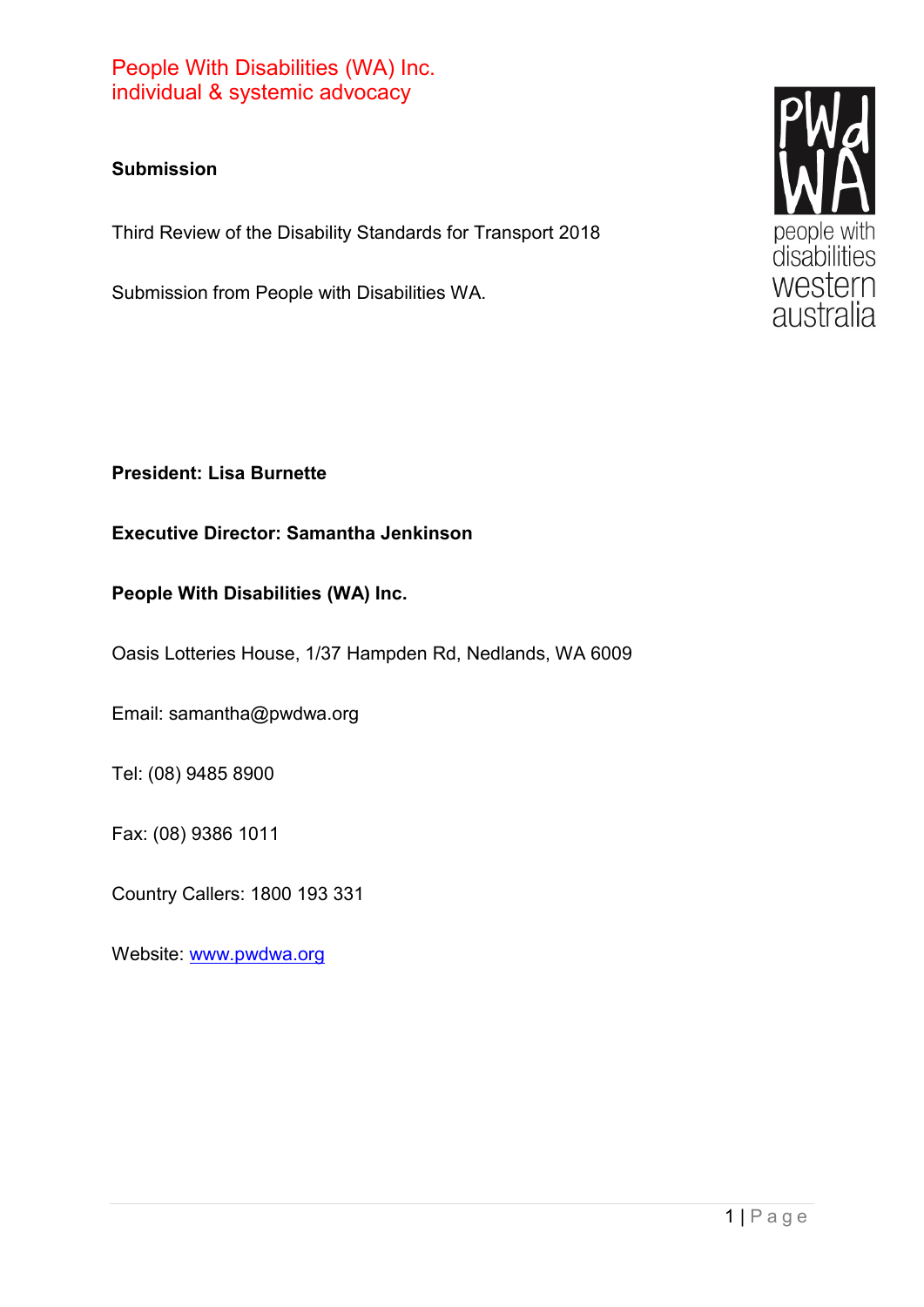#### **People With Disabilities WA (PWdWA)**

Since 1981 PWdWA has been the peak disability consumer organisation representing the rights, needs, and equity of all Western Australians with a physical, intellectual, neurological, psychosocial, or sensory disability via individual and systemic advocacy. We provide access to information, and independent individual and systemic advocacy with a focus on those who are most vulnerable. PWdWA is run by and for people with disabilities and aims to empower the voices of all people with disabilities in Western Australia.



## **Section C - Questions for people with a disability, their representative organisations and the community generally.**

People with Disabilities (WA) conducted a survey and focus group in 2014, and again in 2018, to gain feedback on the accessibility of transport. The 2018 survey had 75 respondents, and the focus group 35 participants. This submission incorporates this feedback.

## **1. Has your accessibility to public transport improved since the commencement of the second Transport Standards review in 2012?**

Some of the changes that have been implemented which benefit people with disability since 2014 (when we conducted our first survey) include:

- Kenwick station upgrade
- Accessibility bulletins / email AlertMe system
- New Perth busport, designed with extensive consultation with people with disability
- New road coaches with wheelchair lift and space with tie downs (9)
- 'Get on Board' inclusive program http://getonboard.transperth.wa.gov.au/Parents/Special-Assistance
- Accessibility maps of all Department of Transport offices

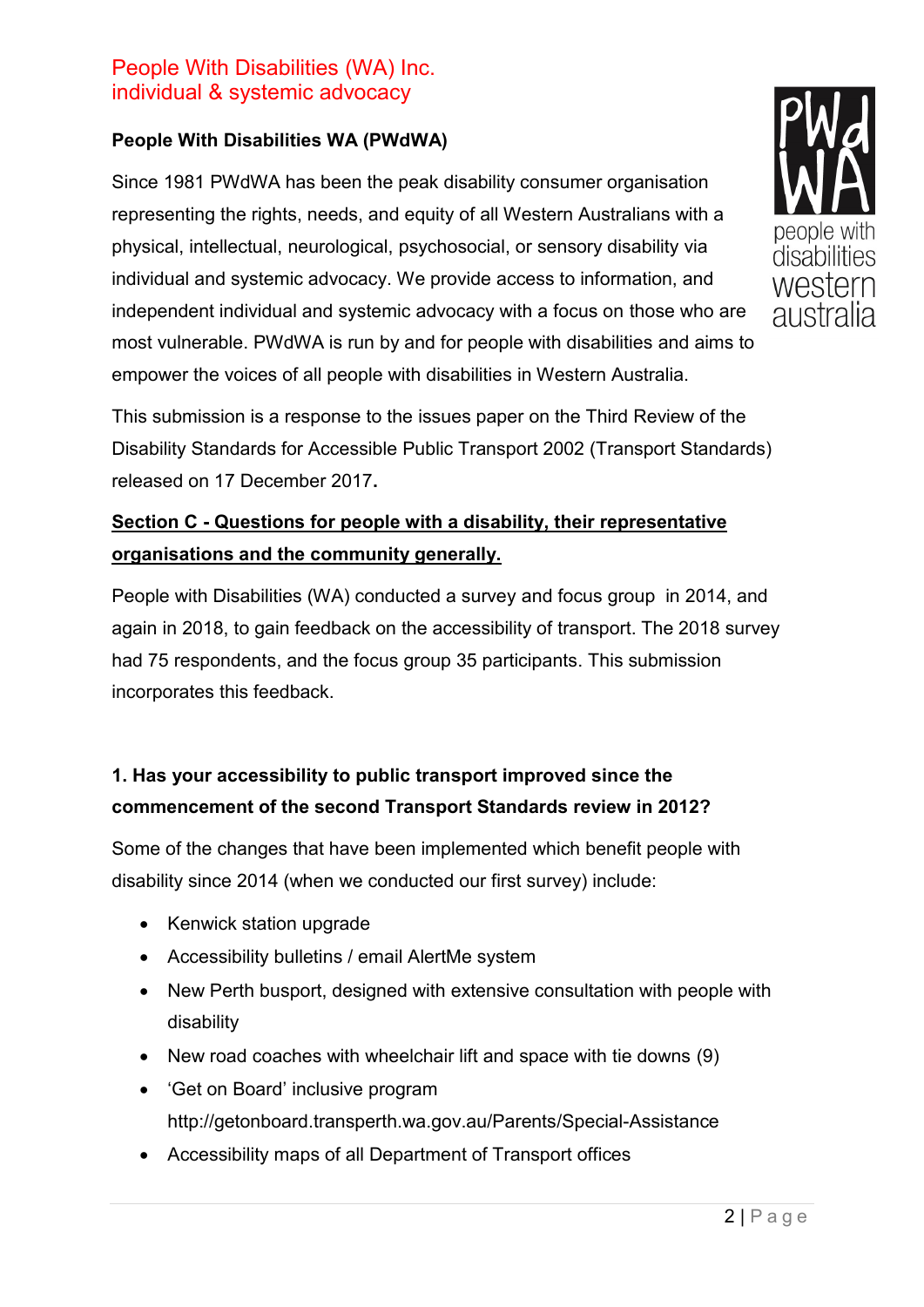- Informational brochures and materials updated for people with disability
- Transperth assist app and Auslan video 'Sit Stand Go'
- Priority seating in railcars updated
- Perth station hearing loops
- Upgrade to Mends St and Elizabeth Quay jetties
- Audit of all lifts, with two lifts operating independently in new/upgraded stations
- Bus stop accessibility works program

Improvements that are above the standard have been driven by involvement of people with disability at the design stage of infrastructure and services, and from direct feedback to the Public Transport Authority from disability advocacy groups.

# **a. How has your accessibility to conveyances changed? (for example, trains, buses and coaches, trams, ferries, wheelchair accessible taxis and aircraft). Can you provide examples?**

The 2018 survey showed that respondents were now using buses more than trains, which may be a result of the introduction of the accessible bus fleets, improved access and supports, and the NDIS rollout.

**Trains**: 55% of respondents were satisfied entering and exiting the trains (77% used the trains) and 14% were dissatisfied. 10 comments were made about the station platforms not being level - specifically at Mt Lawley, Cottesloe, Perth and Guildford. There were also concerns raised about there not being staff on trains or at stations who can assist unless a booking is made an hour prior. This aspect of the train accessibility has not changed and leads some people to not use public transport.

"Train isn't level with platform, meaning my wheels get stuck and I can't get off. I have been stuck in the doorway with a crowd of people behind me getting angrier as I can't move. This is why I now avoid trains. Often people in the wheelchair spaces won't move."

"I have to ring for attendant to bring ramps, 2018 now?"

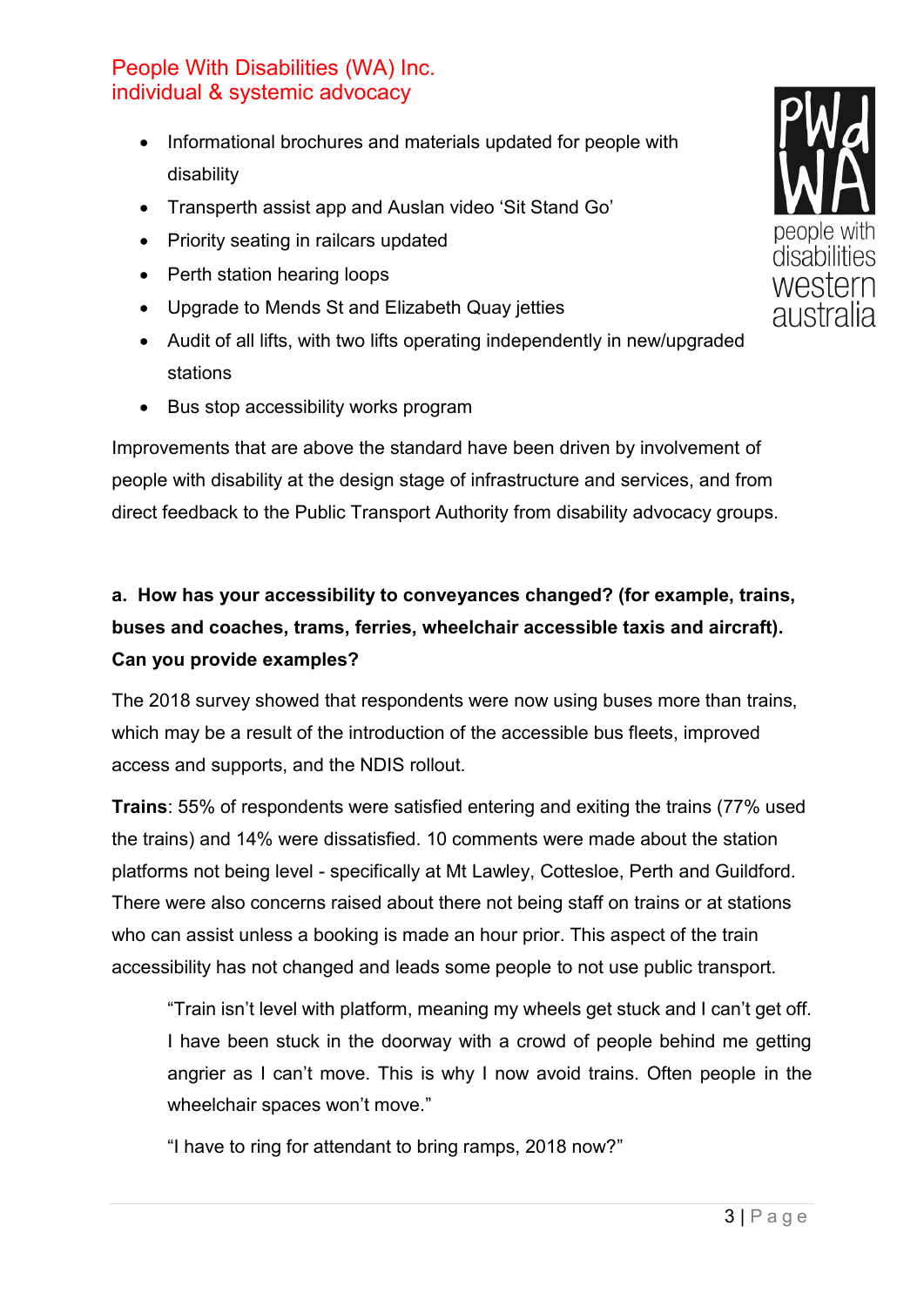Security and personal safety was discussed relating to train travel.

"I have been abused on the trains and feel unsafe. More guards are required in each rail car."

Positive comments that showed change had occurred included:

"I just came back from a holiday in Melbourne. WA metro trains are about 100 times better than there for wheelchair accessibility! And our stations are nicer too. I love my Smart Rider as well"



"As a blind person I find train travel more accessible than bus travel"

**Bus**: 61% used Transperth buses. 44% were satisfied with entering/exiting (21% dissatisfied) and 45% with the bus stop (24% dissatisfied). This indicated improvement on our 2014 survey. Assistance from staff, generally the bus driver, scored the highest level of dissatisfaction for bus travel (28%) but has improved when compared to 41% dissatisfied in 2014.

"There is no assistance on any part of the journey. Assistance on & off the bus & locating toilets etc would be nice."

"Ramps to bus very dangerous, unable to get up ramps in manual wheelchair, always require help either from strangers or bus driver which results in feeling embarrassed and uncomfortable"

Similarly, access to information was rated at 28% satisfaction down from 36% in 2014.

Safety issues attracted the highest number of comment feedback, relating to aggressive passengers, falling risk and crossing roads. Difficulties entering and exiting the bus related to the ramps being steep and lack of assistance from drivers.

"It can be scary being in a wheelchair and the drivers doing sharp stops and turns without being mindful - we can really move across the bus and I've fallen out before and hit the ground hard."

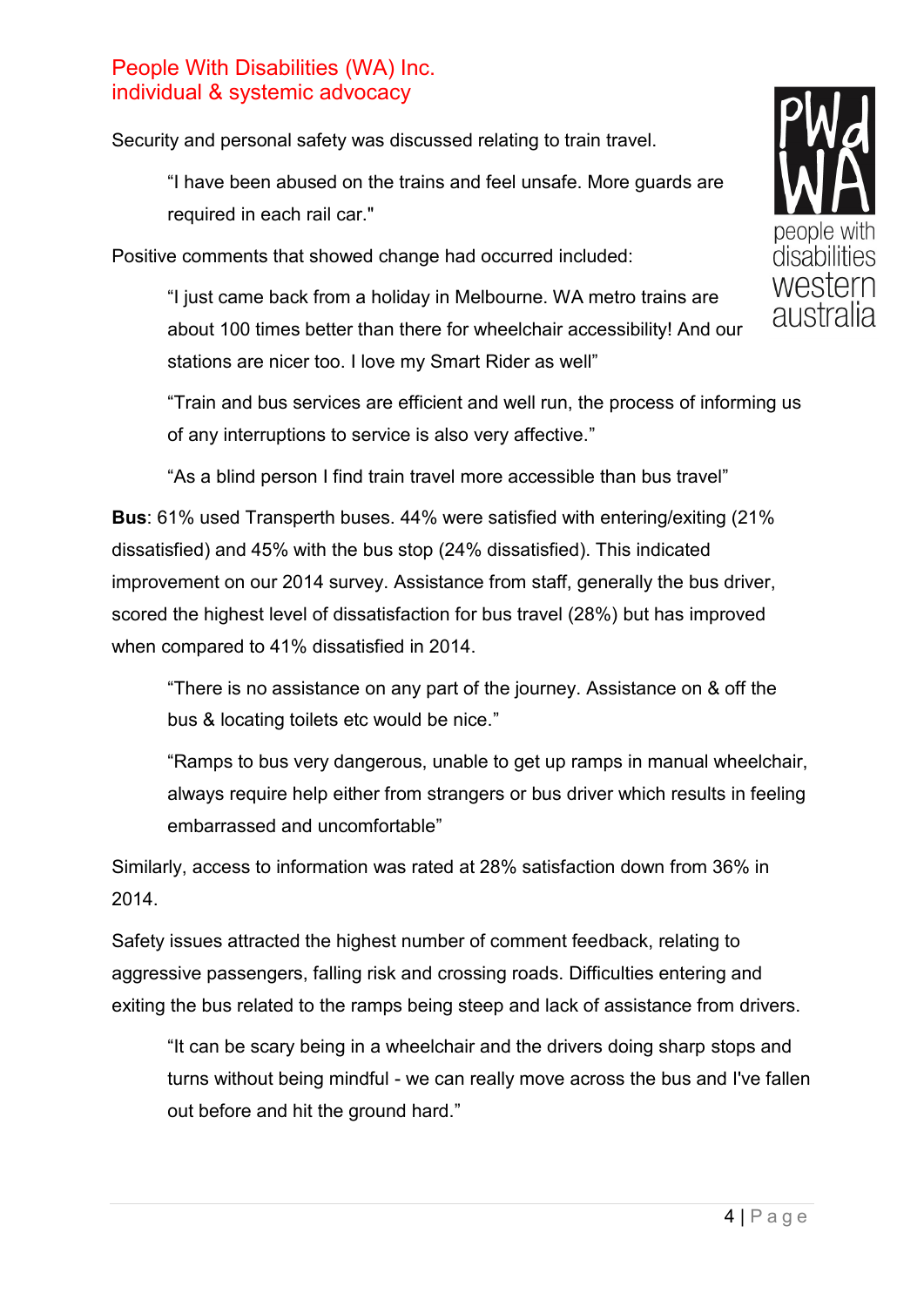"Many stations have people crossing where buses stop being deaf blind I find this dangerous and have to recruit a stranger to assist the crossing. My stick often gets caught, unfortunately unavoidable."

**Ferry**: 55% were satisfied with ferry entering and exiting, and 15% dissatisfied. These results were similar to the 2014 survey. Rottnest ferry was reported to have steep ramp at Hillarys, and the cruises lacked accessible toilets.



"Luggage restrictions on aeroplanes both quantity and type (Flying to USA has no luggage restrictions due to government regulations) - only applies to wheelchair/disability."

"Taxi drivers at Perth Airport are not allowed to leave taxi to help passengers with luggage"

"If planes are being built bigger and jumbo sized, why can't aeroplanes accommodate bigger toilets in economy class for the disabled with handrails, etc?"

## **b. How has your accessibility to information (for example, maps, timetables, announcements) changed? Can you provide examples?**

There has been increased accessible information through Apps and accessible maps which makes it easier to plan ahead, however the on the spot information such as announcements are still difficult and there is an expectation that everyone will have access to a smart phone, which is not correct.

53% of those surveyed were satisfied with access to train information (14% dissatisfied).

Comments in our survey around the trains related primarily to announcements/ signage (11 comments). Announcements were too quick, difficult to hear or understand, and signs too small and not well lit.

"Signs are too small, Station announcements are often unintelligible"

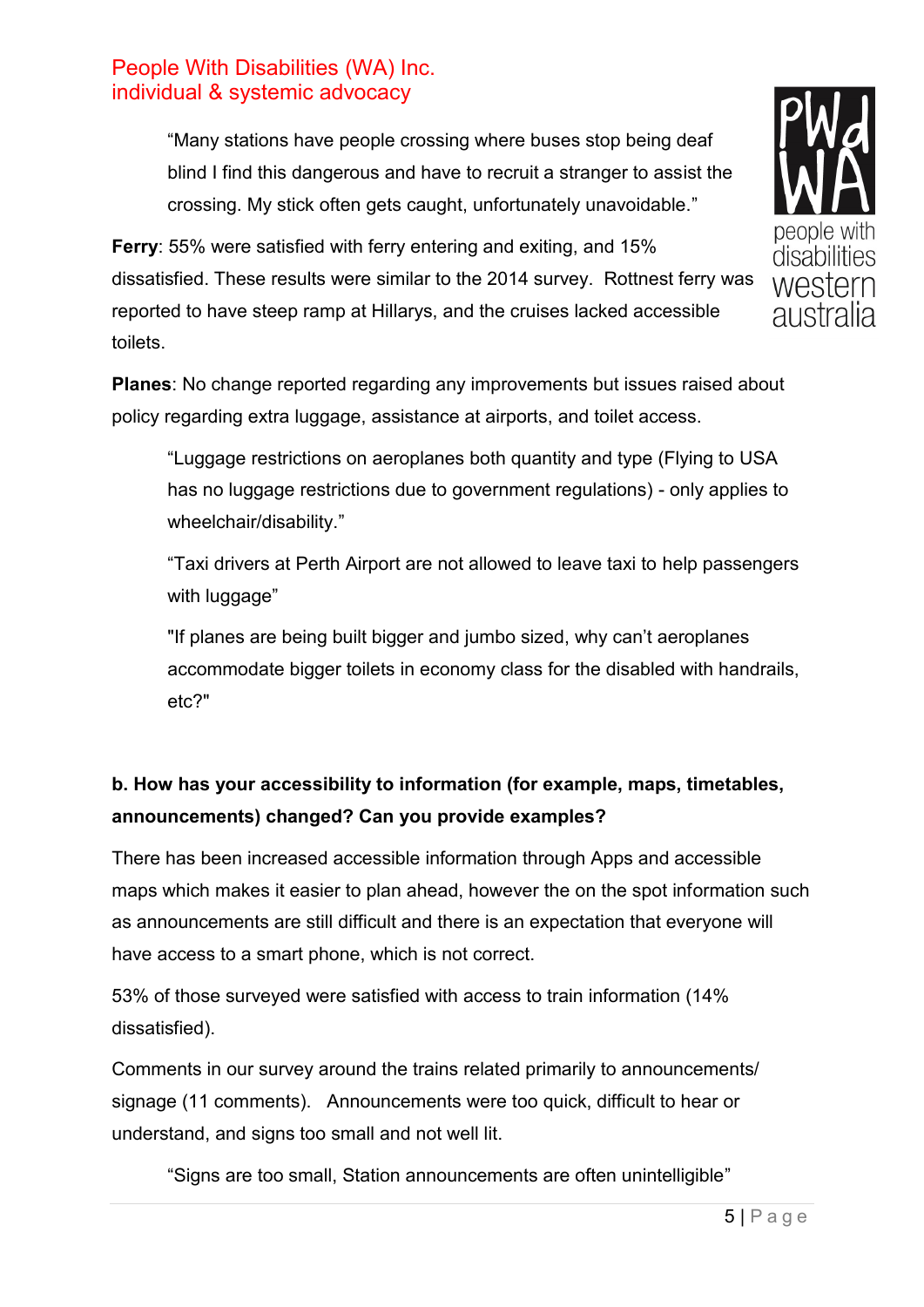"I am unable to hear the door closing. I need to look at the light flashing on the sides to be aware of knowing the door is closing. …I find the announcements is dissatisfied because deaf people have not a clue what they were saying. …hardly signs shown anywhere inside and outside especially in the night time where is so dark I cannot see the names of the stations whereas other people hear where they are."



Buses were reported to have non-existent audible announcements on all general metro bus services, although the CAT buses do have announcements. 45% were satisfied with access to bus information (24% dissatisfied).

"Audible announcements are almost non-existent, & certainly not frequent enough."

"Some buses in Canberra have a screen showing next bus stops etc, also announced. Would it be possible to have screens here too, linked to app, for blind and deaf people?"

12% reported dissatisfaction with the information relating to ferries.

# **c. How has your accessibility to infrastructure immediate to boarding a conveyance changed? (for example, any structure or facility that is used by passengers in conjunction with travelling on a public transport service). Can you provide examples?**

Train stations had a 16% dissatisfaction in physical access, which was a slight improvement from 2014. There were still significant issues with a few stations around access to the station and at the station such as lift breakdowns, lack of ramps, and gaps on the platform, as well as seats being available on the platform.

"Access to Cottesloe Station is dangerous, risk and hazard! Access with my electric wheelchair too dangerous! Risk & Hazard. Dig line out and lower, replace line so bottom of train doors level to platform"

"No ramp at Aubin Grove in case lift is broken. Ramp & overpass at Cockburn on east side is not undercover"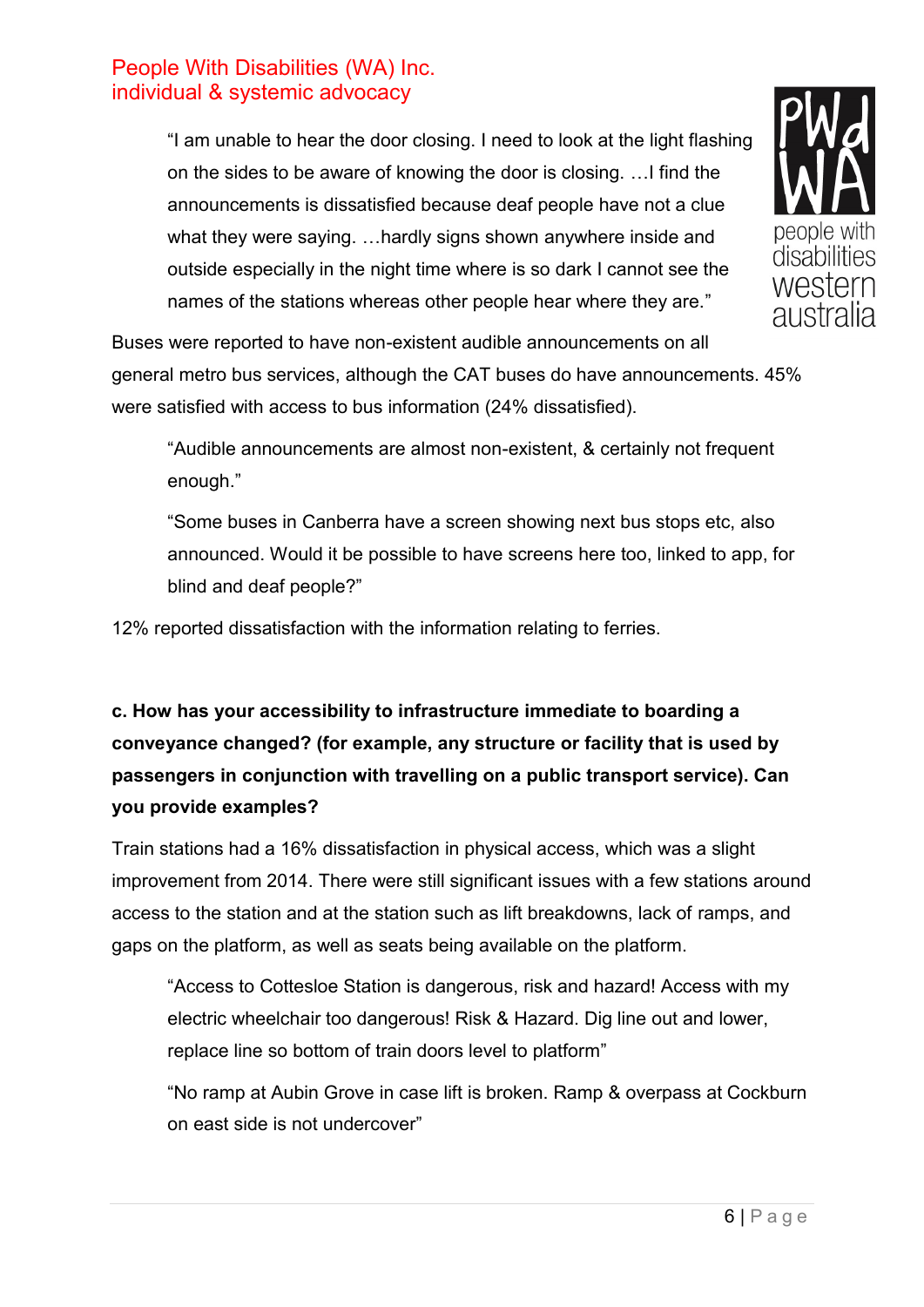"Ramps length, distances to push, not always good curb ramps from car parks. Really only works if you use a motorised/electric chair"

"Some stations do not have crosswalks or pedestrian crossing lights when exiting in the station perimeter"

"There is not enough seats at stations and I need to sit down due to my disabilities. Some 'disabled seating at stations would be good."

Bus stops had a 24% dissatisfaction rating which had not changed from the 2014 response (22%). The height and placement of the stop and the lack of connecting footpaths and shelters were the bigget issues raised.

"Mandurah buses/ Rockingham buses. Disabled friendly stop not attached to a footpath."

"The bus stops are sometimes located in dangerous places and blocked by cars."

"A LOT of bus stops don't have shelters or Adequate proper shelters (if it's raining you get all wet/seat is wet you can't sit down/summer the metal seat is too hot you can't sit)."

"Some bus stops still hard to get to - either curb or lip elevations; or have to cross a busy street as no safe crossings nearby."

Only 5% were dissatisfied with the ferry stop. These results were similar to the 2014 survey.

# **d. What do you currently see as the greatest areas of need with regard to accessibility of public transport for people with disability? Can you provide specific examples?**

Issues raised in our 2018 survey indicate the primary areas of need now related to:

- Signage and announcements for sight and hearing impaired
- Safety from other passengers/ lack of security and staff
- Lack of assistance (buses and trains particularly assistance with having ramps and driver assisting)

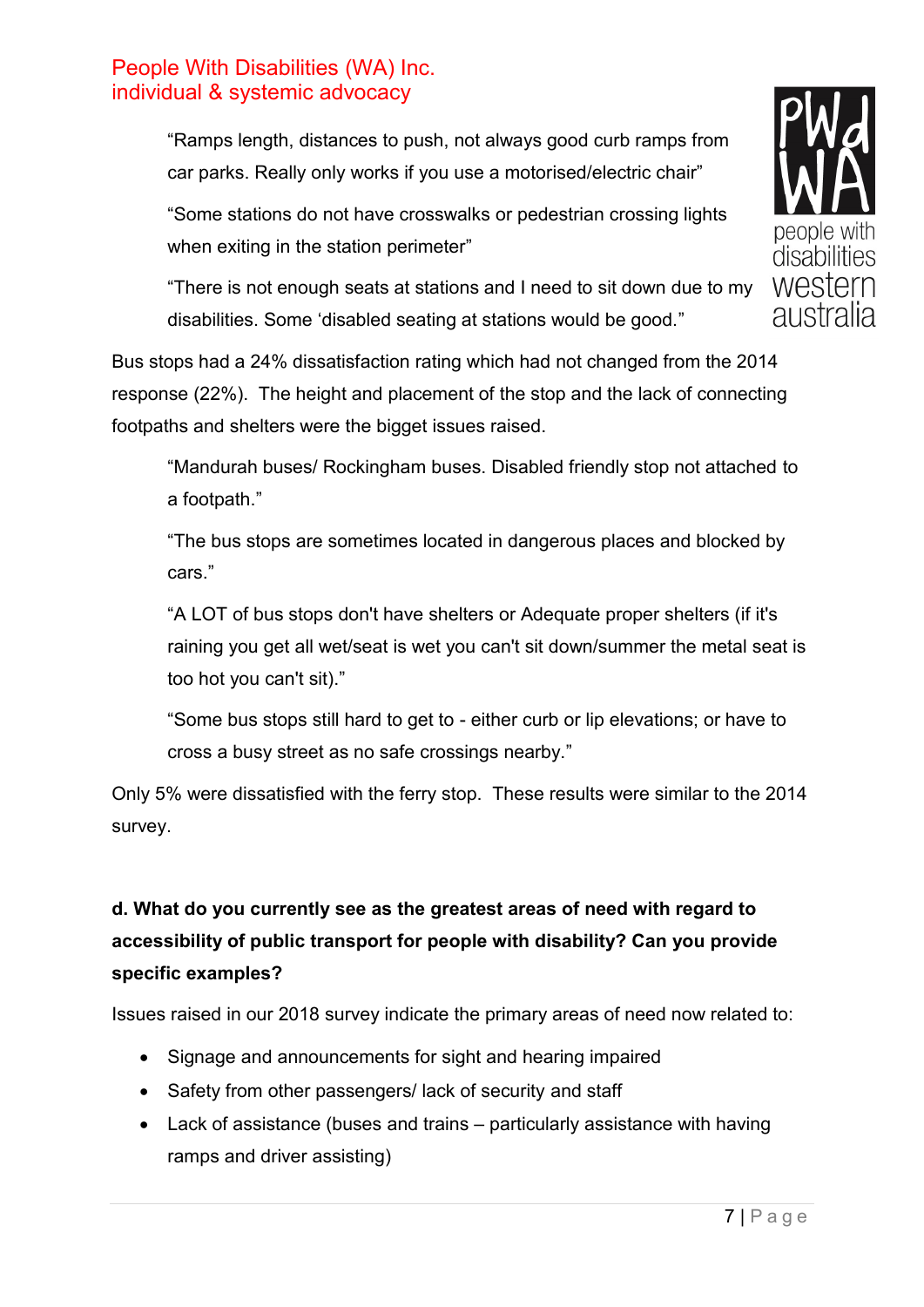- Train stations not level with platforms (and the need to call at least 1 hour in advance to get a ramp)
- Safety from falling while on public transport (buses and trains)
- Steep ramps (buses)
- Unavailability of services in rural and regional areas, and even metro areas

# **2. As a public transport user, are there areas of the Transport Standards where you consider that a more specific requirement for compliance would improve accessibility?**

Our responses show there needs to be greater and more specific compliance in the areas of announcements, information in multiple formats and signage. Given the issues raised about the gap between platform and train we believe there must be alternatives such as the driver having a ramp to assist passengers until technology or engineering provides a no gap solution. More specific compliance on bust stops, seating, footpath and pedestrian access would also assist in moving to a better access on continuous paths of travel.

The recommendations arising from our 2018 Forum held included:

- Training staff on how and when to approach a person with disability; different types of disability needs; mobility aids/assistance animals and travel; consideration with replacement services; safety and comfort across long distances
- Mandateing staff to provide assistance and having ramps on trains for use by drivers
- Raising public awareness of people with disability as priority passengers
- Continuing to work with people with disability to provide accessible information about gaining assistance and providing feedback
- Announcements and signage in alternative formats
- Real time locators and other technology be introduced
- Safety procedures to consider disability
- Review timetabling so connection's can be met and improve frequency

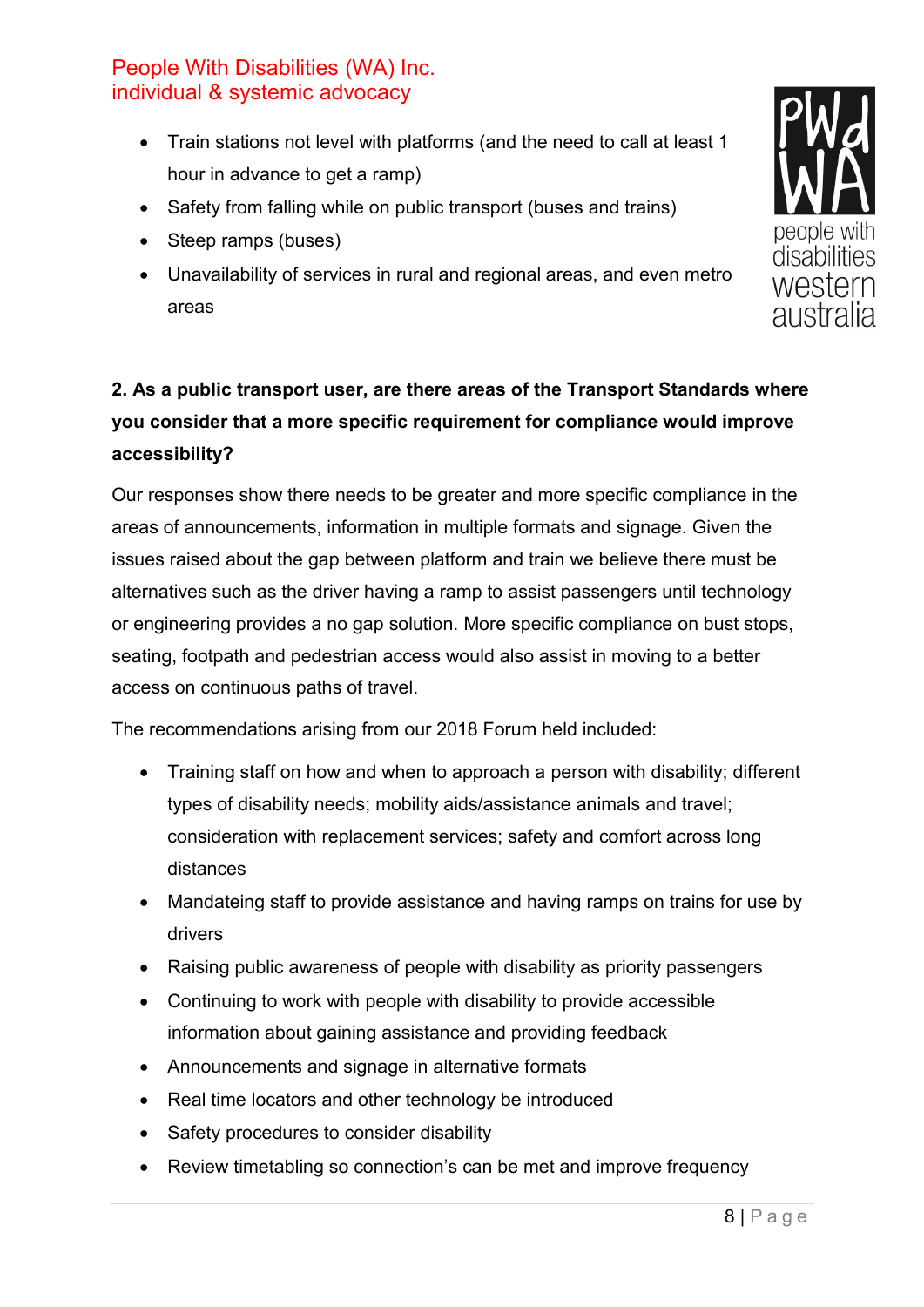- Train station audits for accessibility and upgrades
- Bus ramp and bus stop audit and upgrade
- Ferry access audit



The majority of issues appear to be in the roll out of the services, in ensuring those involved in upgrading or commissioning the facilities engage the appropriate expertise; and that the staff interfacing with the public are given training and information regarding disability. Although particular groups such as deaf people and people with intellectual disability, and invisible physical disability do not seem to be a priority when implementing the access standards.

There are also still gaps in coverage when looking at connection to and from transport with issues raised regarding pedestrian crossing safety, footpaths and curb ramps.

## **4. Have new ways of providing public transport, such as ride sharing or ondemand bus services affected your ability to access services?**

We gained a large volume of feedback on the use of taxis and ride sharing. The feedback relating to taxi and ride sharing mostly related to expense, which would naturally encourage people to to then consider public transport. The use of ride sharing/taxis was presented as an alternative to trains/buses/ferries. All the issues listed above (safety, accessibility, access to information, timetabling) force many people with disability to prefer taxis and ride sharing but how these services interface/interrelate was not discussed fully. Some comments included:

"I am trying to learn how to take public transport by myself, though I find it very scary. On the odd occasion when the venue is too far to go or too far for me to prevail on the good nature of my ex-husband, I take a taxi, though I find that rather confronting"

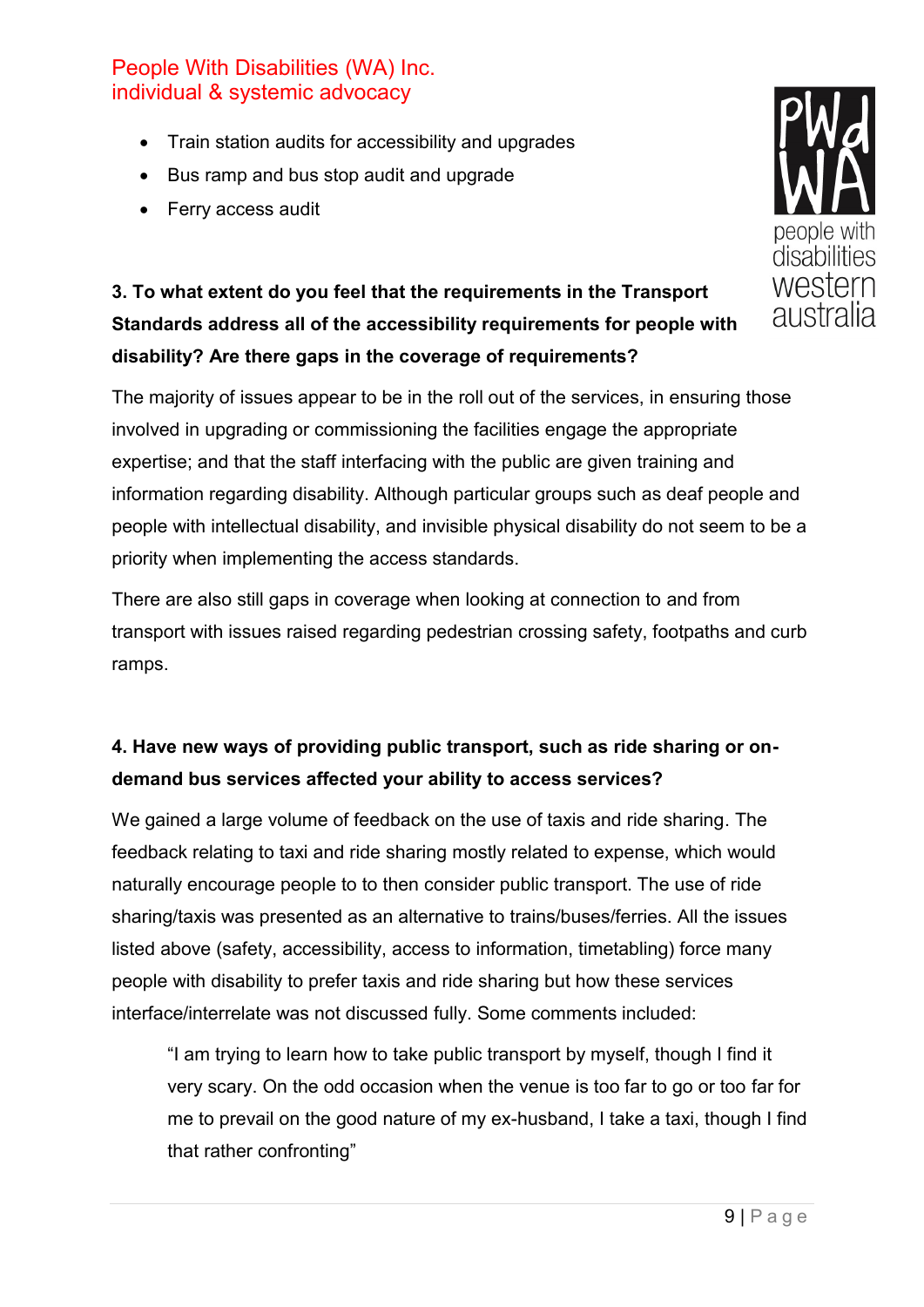"Only one accessible taxi in our area."

"Uber is cheaper but not as safe as taxis. We have to keep transport in NDIS Personal funding… I used to work 4 days a fortnight and now have had to drop a day of ADE work a fortnight because it costs me over \$70 in transport when I only earn minimal amount for the 1.8 days in that fortnight. Then all my other uber, taxi expenses for the fortnight are on me. "



"Kimberley limited to no public transport. Taxi too expensive and reliant on service providers to transport."

"I use ordinary Swan Taxis, yet as the fleet modernises it is getting harder and harder to get into the taxi from my wheelchair. I have to be sure I am always sent a Ford or Holden station wagon. Even with a pin number I use every time I ring quite often a car I cannot get into arrives at first, as in a Prius. The seat is too high, and the running board/door jam is too wide so the chair is too hard to get into."

## **5. Do you find that the current processes with regard to making a complaint or seeking information are sufficient or sufficiently responsive?**

We did not receive any feedback on the responsiveness of complaints in our survey. General feedback we receive from members is that Transperth are quite responsive and have good staff that aim to be inclusive. The feedback line is getting more usage but the alternative mechanisms are not in regular use from Transperth staff.

"When I rang to suggest they have a texting service I was told it takes about 3 hours to answer!"

One of the biggest issues is lack of responsibility when there are issues that cross departments or authorities such as bus shelters, pedestrian crossings at bus and train stations and footpaths on main roads or local roads linking to stops and stations. It can be extremely difficult getting clarity on which authority is going to take responsibility to get work done. An impasse between local government and the Public Transport Authority led to a number of years where no bus shelters were being built in some areas in Perth.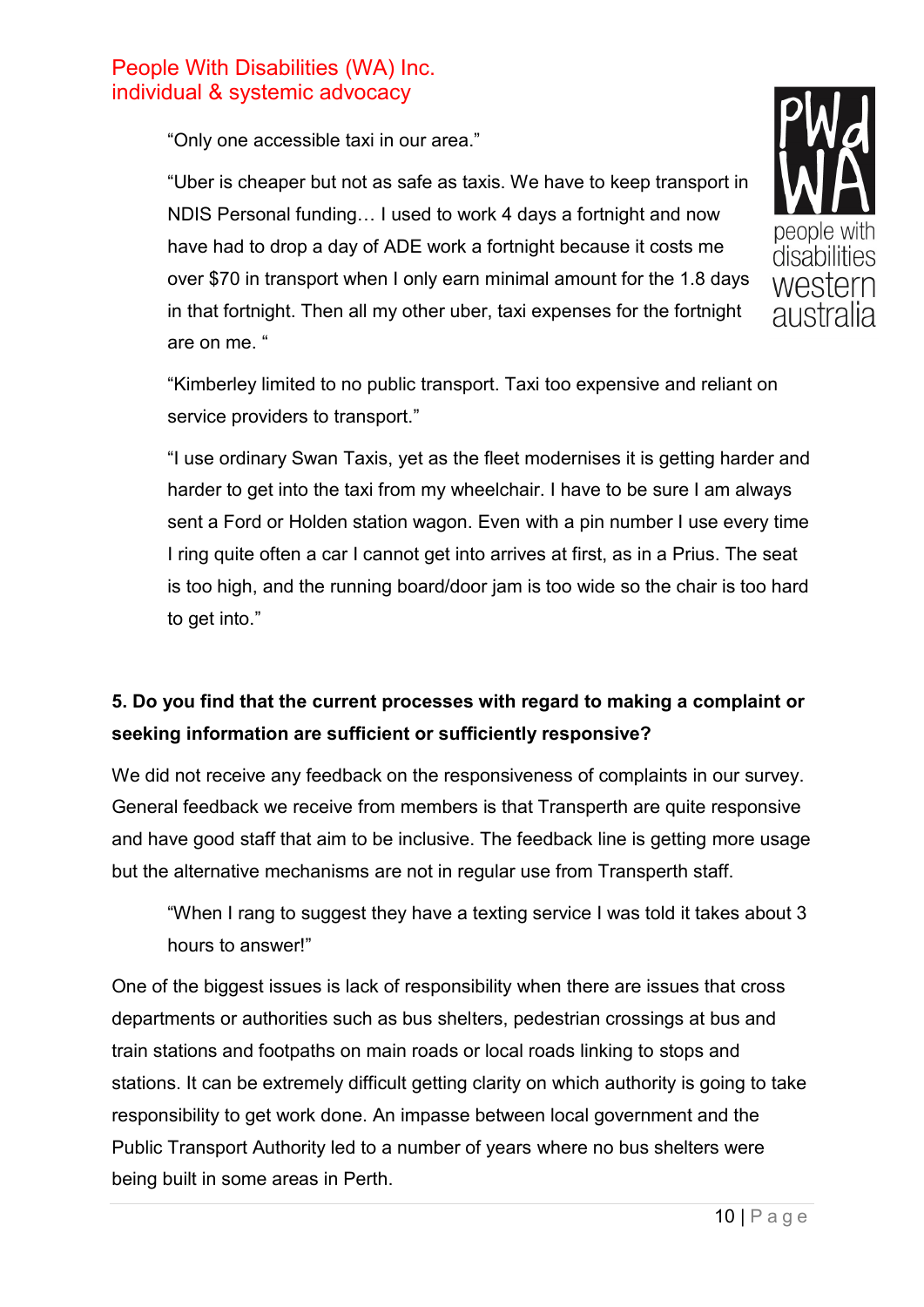"Who is responsible? We need a contact to issue complaints. Communications between PTA / Transperth / Main Roads / Councils"

# **6. As a body representing the views of people with disability, do you have any specific responses or perspectives with regard to the issues raised in the questions above?**

At the forum that we held with public transport users we asked for them to provide ideas and suggestions for things which could improve access to public transport. Our forum included people who with a range of disabilities and needs including people who are wheelchair users (manual and electric), deaf, blind, amputee, autistic. They provided the following solutions:

- Develop a real-time transport locater app. or add to the Google Maps
- Provide shelter at more bus stops, train stations, and on access bridges over Freeway
- All stations should have smooth, concrete cement or tiling
- Get train drivers to assist with ramps where stations have gaps
- Staff training package for all transport and taxi staff which includes how to assist and when not to assist disabled persons - disability Advocate should co present with peope with disability
- App / Website. What services are at my destination (rest stop available)? What services are on all my connections? Apps available for notification of changes of bus/ train eg. bus breaks down, but written in simple English
- Easy English information to understand timetables and stops, how to stop bus etc
- They must have an emergency Auslan interpreters' numbers on each security staff, platform staff etc in case they want to talk to deaf customers
- In London, there is a sign that says that prams/pushers must move out of the area to allow wheelchair to fit in.
- On buses install handles just outside the door on each vehicle (recessed grab rail similar to on Melbourne Trams)
- Install hailing touch screen/ sensor screen.

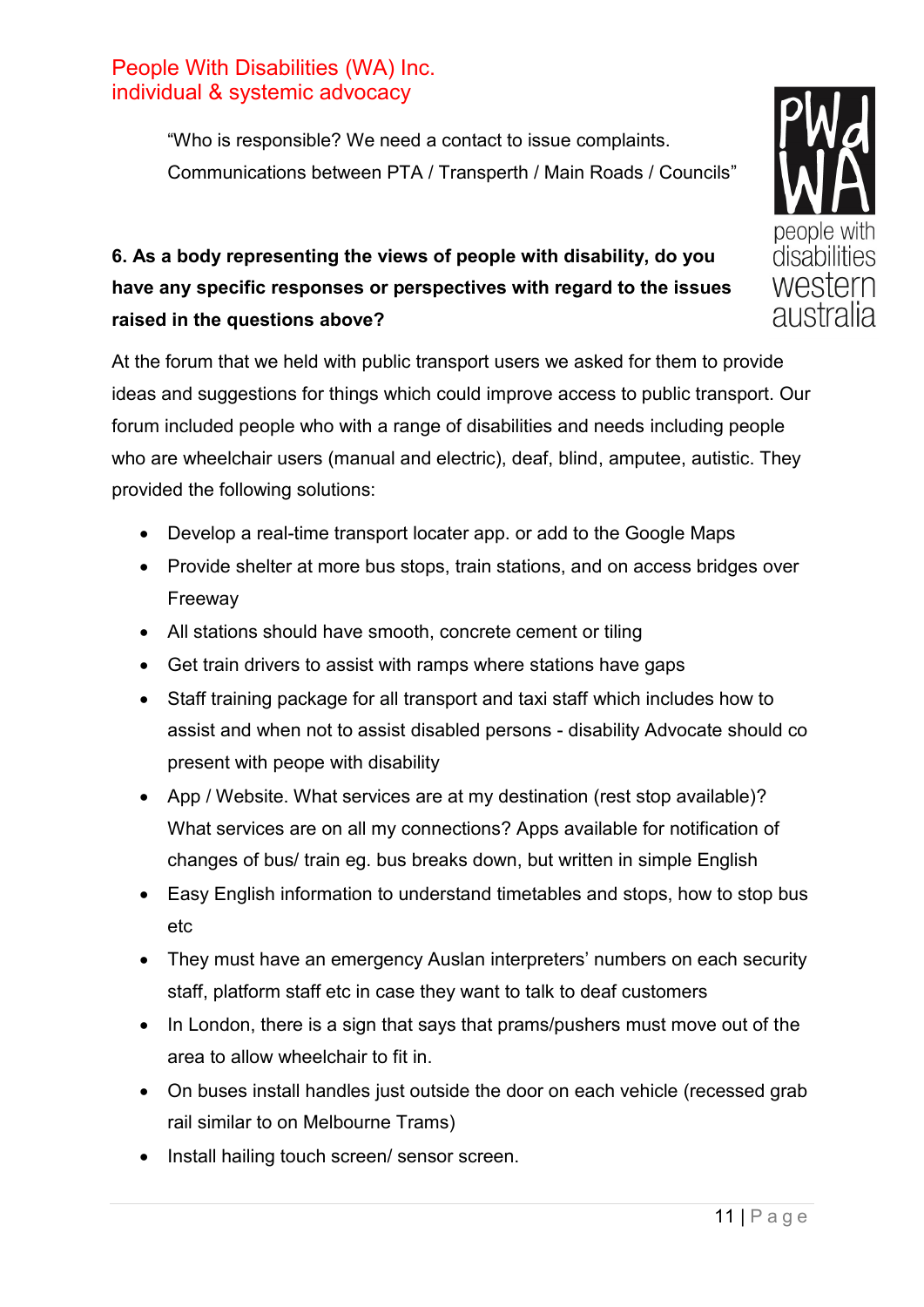- Bus driver should state route number at station/pick up
- Consistent style of stands for popular buses with shelter
- Bus drivers should check their bus before leaving depot and at each turn around for working ramp
- Check CBD stops to ensure street braille aligns with crossing / bus stop.
- Somehow (maybe government regulation) get all aeroplanes to have policy similar to flying to USA
- Would it be possible to have own wheelchair strapped in the aeroplane?
- Position of tag on/off machines needs to move when some light reflects off the screen, cannot see the info.
- Caption for on-flight movies + trains + coaches
- Flashing lights on all fire alarms
- Flashing warning light to alert the train doors about to close
- Message boards at all train stations for announcements of delays/alternative routes/transport and messages need to be slow enough to read..
- To encourage community involvement, cheap fees on Sunday perhaps \$1 allday pass to allow the lack of Transport avail. (similar to Sydney)
- Public transport passports (like student cards) for free transport for people with disability (applied for through the department) - Similar to London
- Public Transport staff should learn basic sign language relevant to common conversations in their workplace
- Free public transport

#### **7. What other issues you would like to see addressed?**

Given our large regional and remote areas in WA the issue of a lack of public transport in the wheatbelt and in regional centres was raised as a major issue. People wih disability are less likely to have cars. Although there has been an increase in the South West coach services being accessible it is not replicated further north.